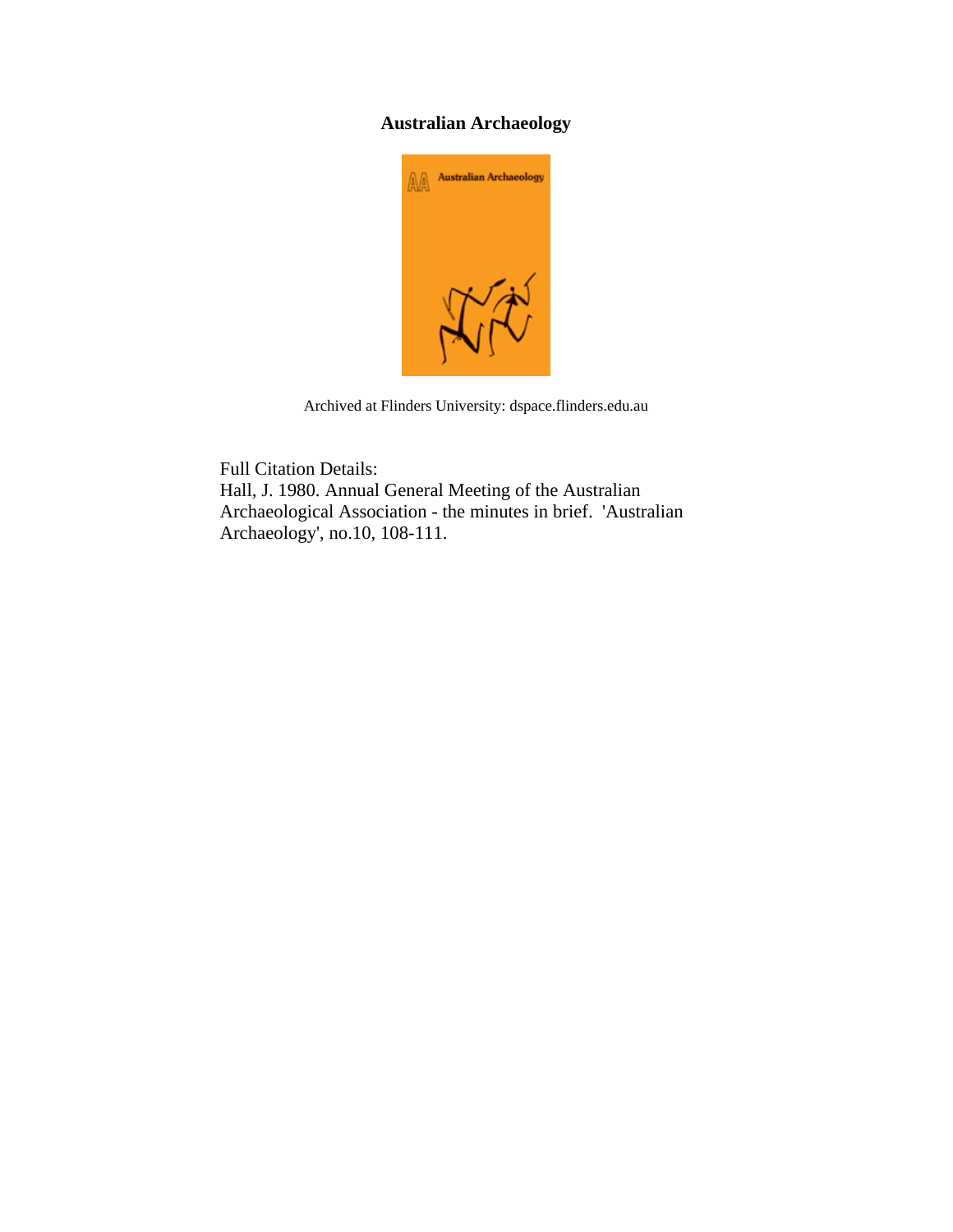## **ANNUAL GENERAL MEETING OF THE** AUSTRALIAN ARCHAEOLOGICAL **ASSOCIATION** - THE **MINUTES IN BRIEF**

The meeting was held at Howman's Gap National Fitness Camp, **Victoria, on 19 November 1979 at 9.30am. Forty-two members were present.** 

**In the Chair: Rhys Jones, President.** 

**Main agenda items were:** 

- **1. Ratification of document containing resolutions passed at contract Archaeology Workshop.**
- **2. The participation of Aboriginal people in archaeology.**
- **3. Invitation to AACA to become affiliated to AAA.**
- **4. Submission of unpublished papers to AIAS library.**
- **5. Election of AAA Executive Committee for 1980.** 
	- **1. RATIFICATION OF DOCUMENT CONTAINING RESOLUTIONS PASSED AT. THE CONTRACT ARCHAEOLOGY WORKSHOP, KIOLOA, AUGUST 1979.**

**During the Workshop on Contract Archaeology several resolutions were passed concerning the organisation and practice of contract archaeology. Three of these were included in a document drawn up by three members of the executive (R. Jones, L. Haglund and S.**  Sullivan) on behalf of the membership. This document was to be sent **to the Australian Heritage Commission and all relevant State Authorities for consideration and action. The resolutions contained therein are:** 

- **1. 'That the Australian Archaeological Association Contract Archaeology Workshop recommends that as a matter of urgency the Australian Archaeological Association write to the Australian Heritage** Commission and appropriate State Authorities advising **them of our concern to establish a repository for consultants** *8*  **reports relating to historic sites, and requesting that they suggest Federal and State locations for such a repository'.**
- **2. 'That the Australian Archaeological Association Contract Archaeology Workshop recomnends that as a matter of urgency the Australian Archaeological Association write to the Australian Heritage Comnission and appropriate State Authorities advising them of our concern to establish a repository for material and artefacts derived from work in connection with historical**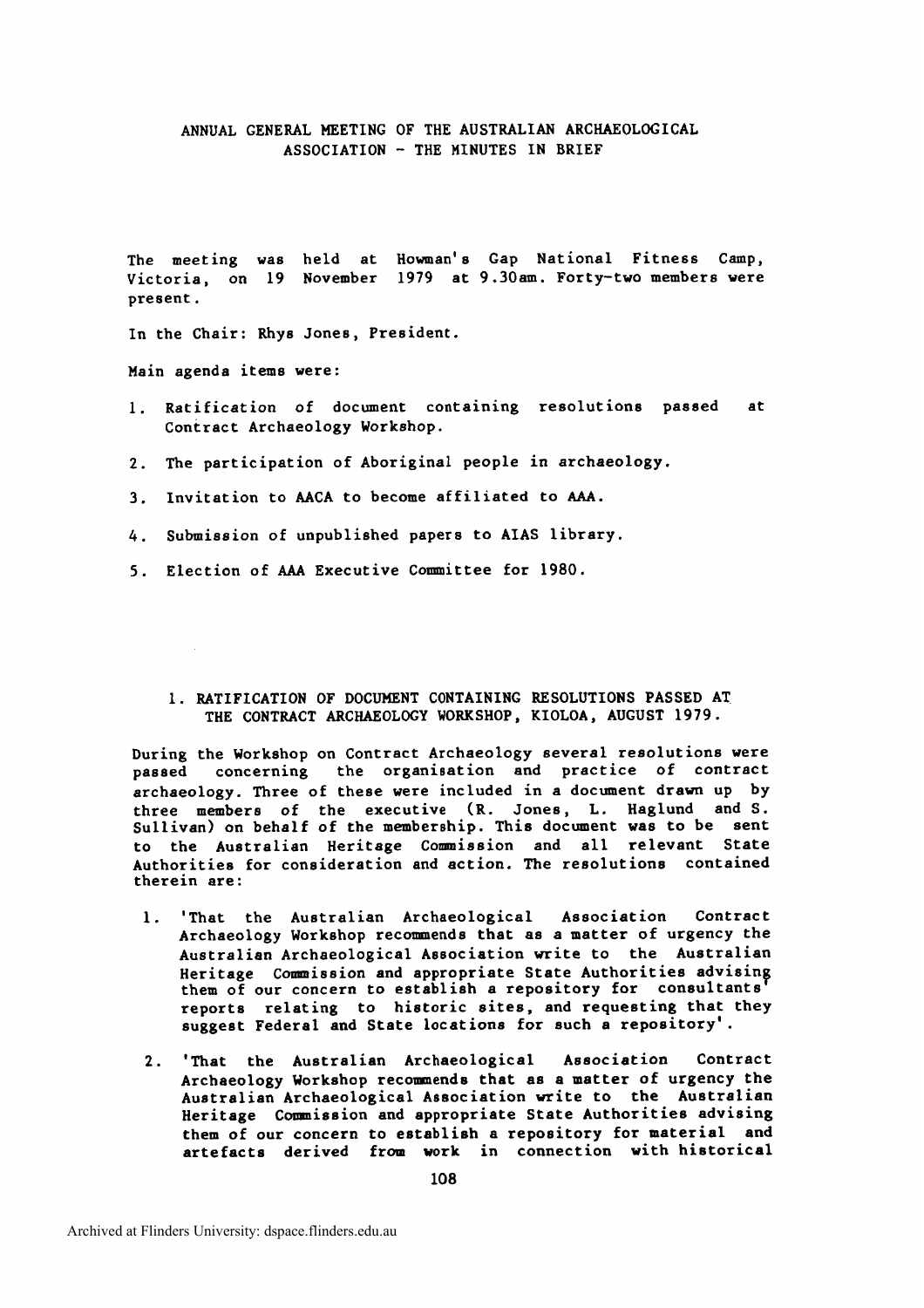archaeological contracts, and requesting that they suggest Federal and State locations for such repositories'.

3. 'That this meeting recommends that the Australian Heritage Commission and the relevant State Authorities employing archaeologists, establish an Interim Register of Consulting Archaeologists, and where practicable circulate all consultants when calling for work to be carried out. The Association of Consultant Archaeologists, when formed, will forward its own Register to these bodies'.

It was moved that this document be ratified by the AAA membership. Proposed: A. Bickford Seconded: S. Sullivan Motion carried nem. com.

2. THE PARTICIPATION OF ABORIGINAL PEOPLE IN ARCHAEOLOGY.

The outcome of a long discussion on the previous day concerning Aborigines and their participation in Australian archaeology at all levels, was the following motion:

'The Association strongly urges its members to:

- 1. Take all opportunities to involve Aborigines in every stage of research.
- 2. Encourage Aborigines to become involved in the discipline at all levels.
- 3. Take steps to facilitate processes whereby Aborigines can become fully qualified archaeologists'.

Proposed: S. Sullivan Seconded: P. Hughes Motion carried nem. com.

3. AAA MEMBERS ATTENDING THE WORKSHOP ON CONTRACT ARCHAEOLOGY AT KIOLOA FORESHADOWED THE POSSIBILITY THAT THE NEWLY-FORMED AACA BECOME AFFILIATED WITH AAA.

After a brief discussion it was moved:

'That the Australian Archaeological Association invite the Australian Association of Consulting Archaeologists to become formally affiliated with it'.

Proposed: John Campbell Seconded: J.V.S. Megaw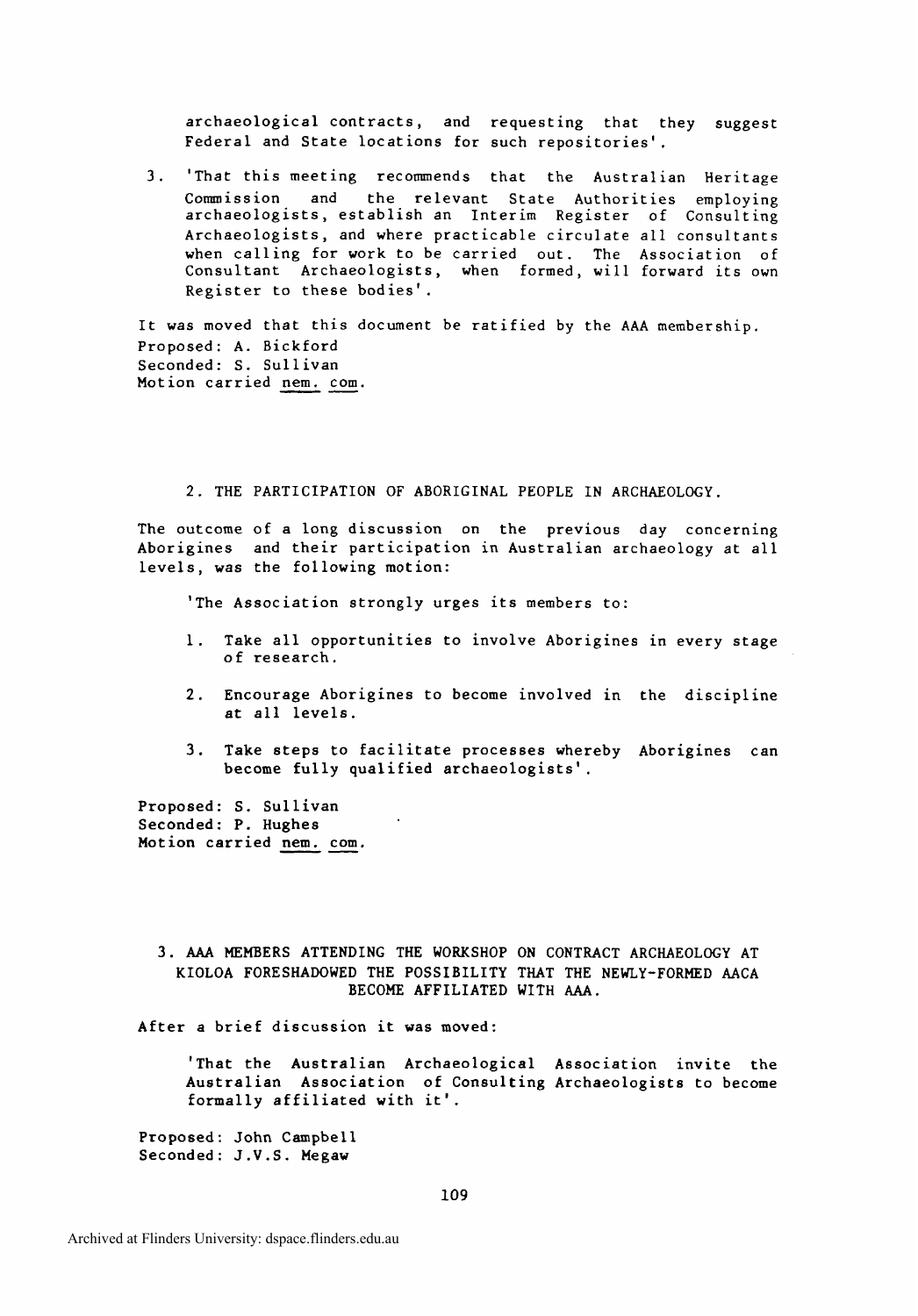Motion carried nem. com.

### 4. WAYNE ORCHISTON EXPRESSED **SOME** CONCERN ABOUT THE FACT THAT NUMEROUS PAPERS WERE BEING DELIVERED AT CONFERENCES AND SEMINARS BUT NEVER PUBLISHED.

To alleviate the problem of accessibility to such information he proposed the following motion:

'That the members of AAA be encouraged to forward to the library of the Australian Institute of Aboriginal Studies copies of their seminar or conferences papers that have not been submitted for publication within one year of their presentation'.

Proposed: D. Wayne Orchiston Seconded: Rhys Jones Motion carried (for:12; against:9)

#### **5.** ELECTION OF COMMITTEE FOR 1980.

Following a suggestion made by our president at an informal meeting held on 17 November the membership decided to elect the new cornittee on a regional basis. Regional 'tickets' comprising nominations for President, Secretary and Treasurer were proposed and voted on. The other members of the executive were then elected from a pool of nominations which represented regions of the country not covered by the incoming 'triumvirate'.

The adoption of this system resulted in the election of the Brisbane-Armidale Axis 'ticket' and four other officers representing widely spread regions. Thus, the **AAA** Executive Committee for 1980 is:

President: Sandra Bowdler (Armidale) Secretary: J. Hall (Brisbane) Treasurer: Harry Lourandos (Armidale) Comnittee: John Campbell (Townsville) Josephine Flood (Canberra) David Frankel (Melbourne) Betty Ross (Adelaide)

Note: The Editorship of AA remains in the capable hands of Ron Lampert and Alan Thorne for another year following a unanimous decision by the membership.